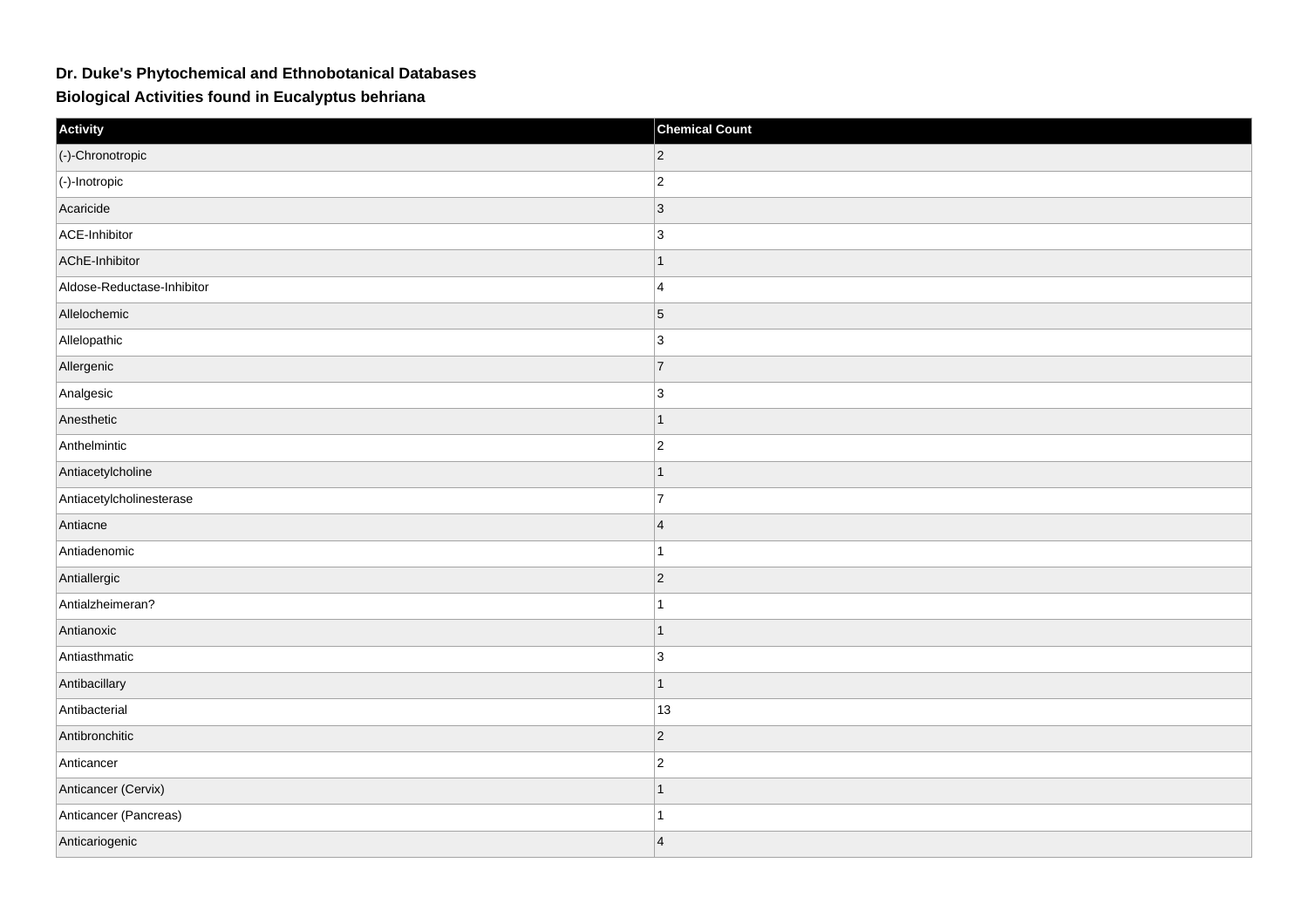| Activity                 | <b>Chemical Count</b>    |
|--------------------------|--------------------------|
| Anticatarrh              | 1                        |
| Anticholinesterase       | $\overline{ }$           |
| Anticonvulsant           |                          |
| AntiEBV                  | ∣ 1                      |
| Antiedemic               | 1                        |
| Antiescherichic          |                          |
| Antiesophagitic          |                          |
| Antifatigue              | $\mathbf 1$              |
| Antifeedant              | 6                        |
| Antiflu                  | $\vert$ 3                |
| Antigliomic              | 1                        |
| Antihalitosic            | $\overline{\phantom{a}}$ |
| Antihelicobacter         | $\overline{c}$           |
| Antiinflammatory         | $\overline{7}$           |
| Antilaryngitic           |                          |
| Antilithic               | 1                        |
| Antilymphomic            | 1                        |
| Antimalarial             | $\overline{5}$           |
| Antimelanomic            |                          |
| Antimetastatic (Stomach) | -1                       |
| Antimutagenic            | 3                        |
| Antinitrosaminic         | $\vert$ 2                |
| Antinociceptive          | $\overline{2}$           |
| Antiobesity              |                          |
| Antiotitic               | -1                       |
| Antioxidant              | $\overline{4}$           |
| Antipeptic               | 1                        |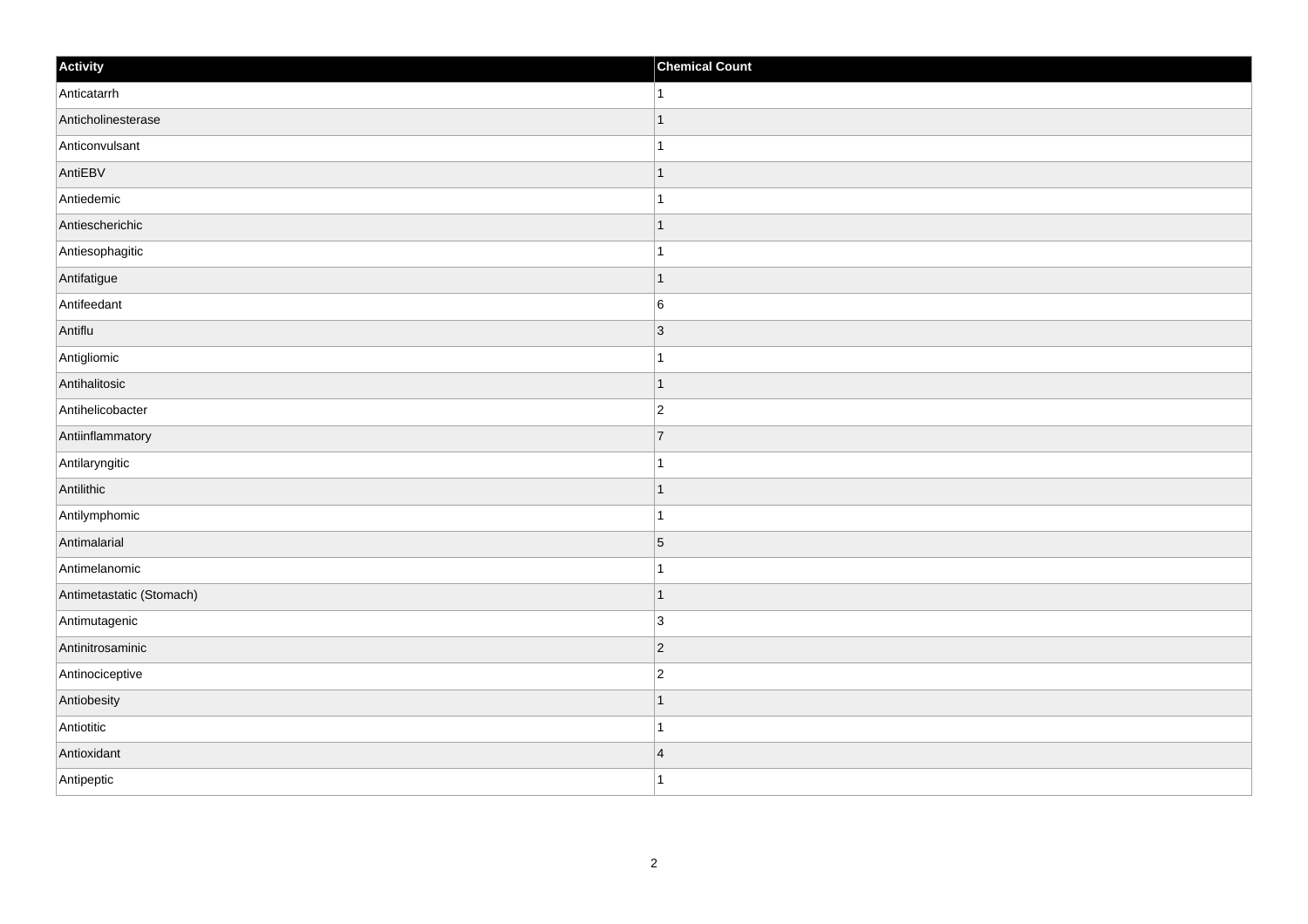| Activity             | <b>Chemical Count</b> |
|----------------------|-----------------------|
| Antipharyngitic      | $\vert$ 1             |
| Antiplaque           | $\overline{1}$        |
| Antiplasmodial       | $\vert 5 \vert$       |
| Antipneumonic        | 1                     |
| Antiproliferant      | $\overline{2}$        |
| Antiproliferative    |                       |
| Antipyretic          | $\mathbf 1$           |
| Antirheumatalgic     | $\mathbf{1}$          |
| Antirheumatic        | $\mathbf 1$           |
| Antirhinitic         | $\overline{1}$        |
| Antisalmonella       | $ 3\rangle$           |
| Antiseptic           | 11                    |
| Antisinusitic        | $\vert$ 1             |
| Antispasmodic        | $\boldsymbol{8}$      |
| Antistaphylococcic   | $\overline{4}$        |
| Antistreptococcic    | $\mathbf{1}$          |
| Antitubercular       | $\mathbf 1$           |
| Antitumor            | 3                     |
| Antitumor (Breast)   | $\mathbf 1$           |
| Antitumor (Cervix)   | 1                     |
| Antitumor (Colon)    | $\overline{1}$        |
| Antitumor (Pancreas) | $ 2\rangle$           |
| Antitumor (Prostate) | -1                    |
| Antitumor (Stomach)  | 1                     |
| Antitumor-Promoter?  | $\mathbf 1$           |
| Antitussive          | $\overline{c}$        |
| Antiulcer            | 5                     |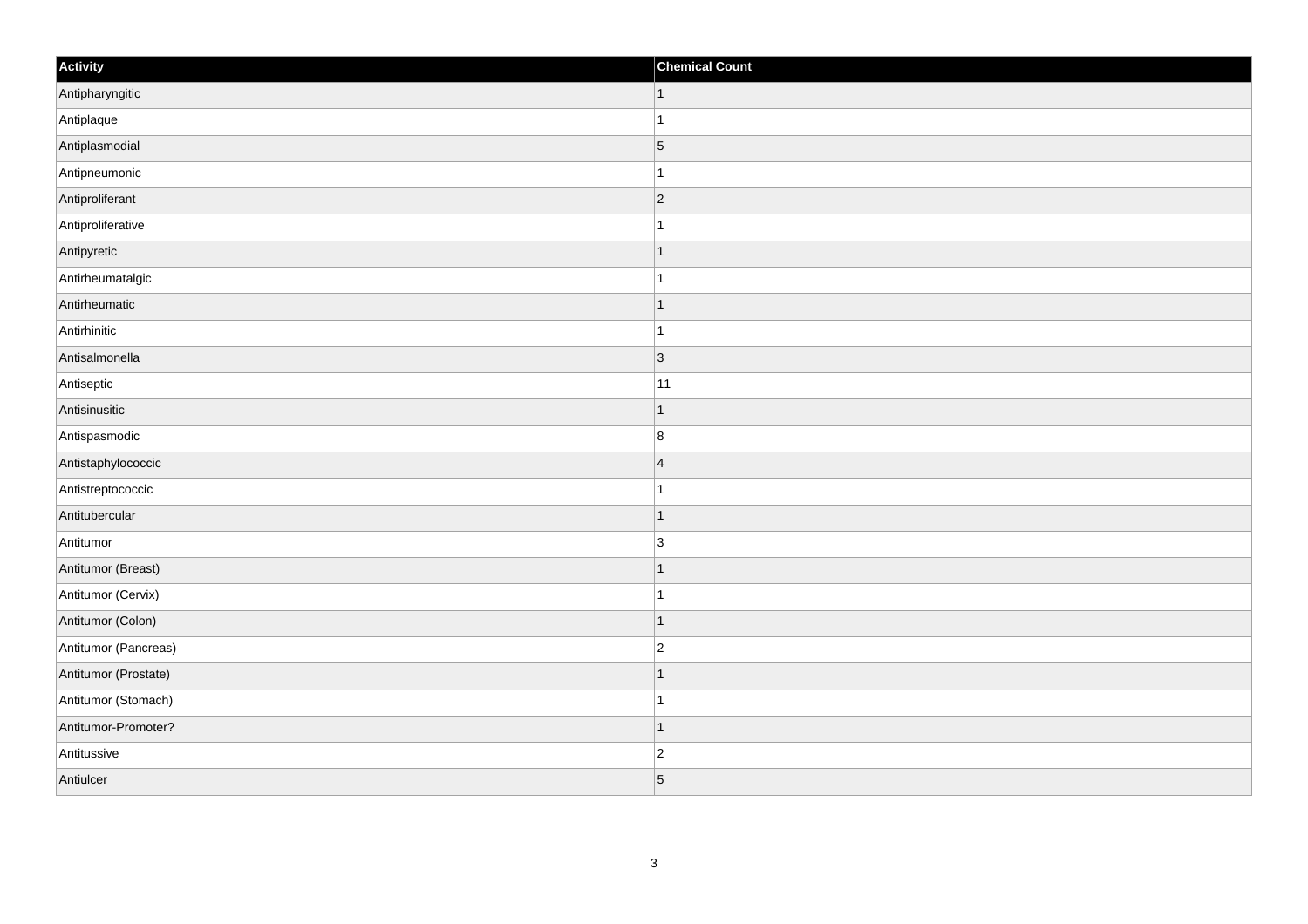| Activity                | <b>Chemical Count</b> |
|-------------------------|-----------------------|
| Antiviral               | $\overline{3}$        |
| Antiyeast               | 1                     |
| Apoptotic               | $\overline{c}$        |
| Ascaricide              | $\mathbf 1$           |
| Bacteriostatic          | $\mathbf{1}$          |
| Bronchoprotectant       | -1                    |
| Calcium-Antagonist      | $\overline{c}$        |
| Cancer-Preventive       | $\overline{5}$        |
| Candidicide             | 4                     |
| Candidistat             | $ 2\rangle$           |
| Carcinogenic            | $\mathbf{1}$          |
| Carminative             | $\mathbf 1$           |
| Chemopreventive         | $ 2\rangle$           |
| Choleretic              | $\overline{2}$        |
| Cholesterolytic         |                       |
| Cicatrizant             | $\mathbf{1}$          |
| CNS-Inhibitor           | $\mathbf{1}$          |
| <b>CNS-Stimulant</b>    | $\overline{4}$        |
| CNS-Toxic               | $\mathbf{1}$          |
| Coleopterifuge          | 1                     |
| Coleoptophile           |                       |
| Convulsant              | $\mathbf{1}$          |
| Counterirritant         | $\mathbf{1}$          |
| Cytochrome-P450-Inducer | $ 2\rangle$           |
| Decongestant            | 1                     |
| Degranulant             | 1                     |
| Dentifrice              | $\mathbf{1}$          |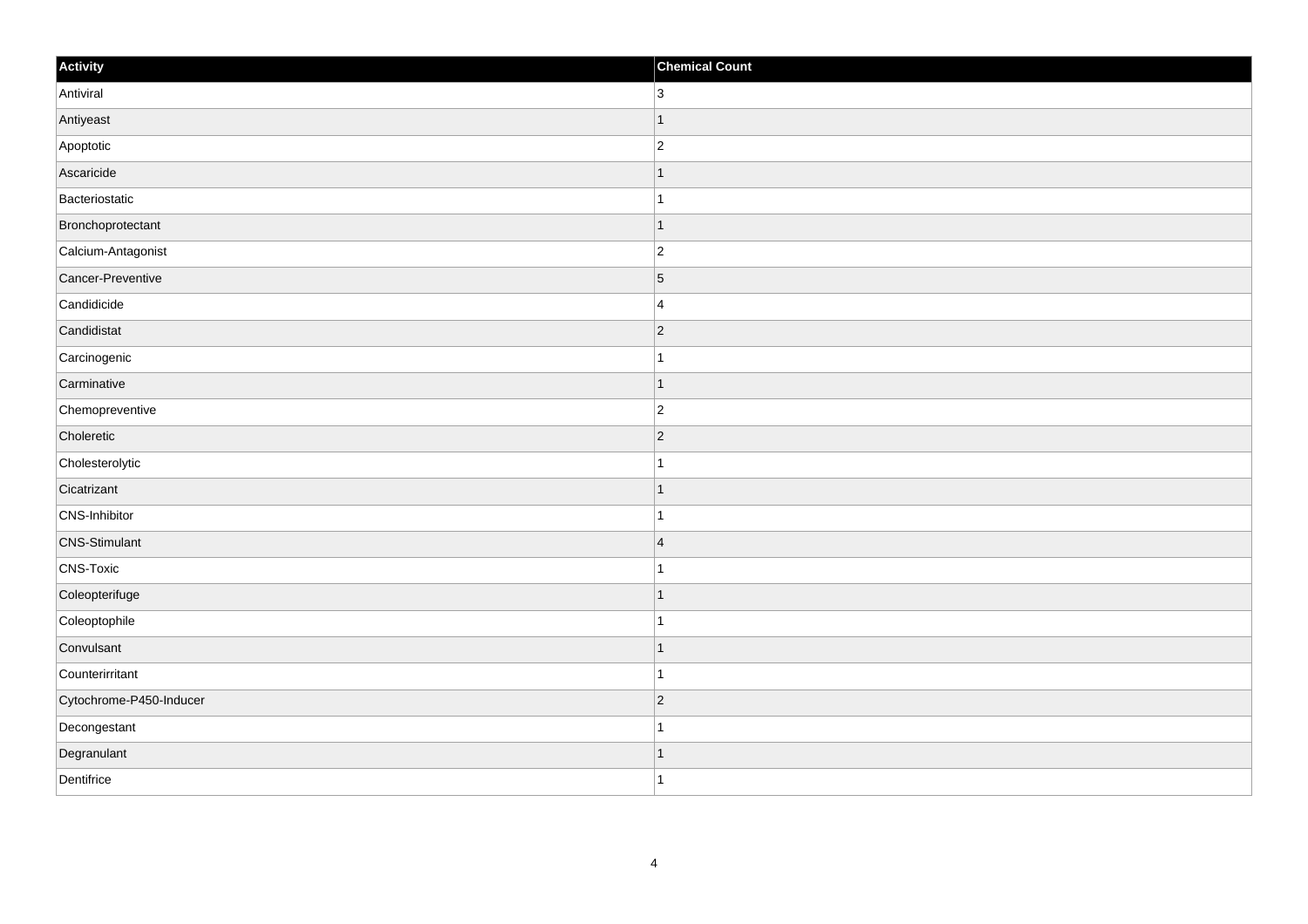| Activity          | <b>Chemical Count</b>    |
|-------------------|--------------------------|
| Deodorant         | $\vert$ 1                |
| Dermal            |                          |
| Detoxicant        | $\overline{\phantom{a}}$ |
| Diuretic          |                          |
| Edemagenic        | -1                       |
| Embryotoxic       |                          |
| Emetic            | $\vert$ 2                |
| Enterocontractant | 1                        |
| Estrogenic        | $\overline{\phantom{a}}$ |
| Expectorant       | $\overline{5}$           |
| FLavor            | 15                       |
| Fungicide         | 10                       |
| Fungiphilic       | $\vert$ 1                |
| Fungistat         | $\overline{2}$           |
| Gastroprotective  | f.                       |
| Gram(+)icide      | 1                        |
| Gram(-)icide      | $\overline{\phantom{a}}$ |
| GST-Inducer       | -1                       |
| Hepatoprotective  | $ 2\rangle$              |
| Hepatotonic       | 1                        |
| Herbicide         | 10                       |
| Histaminic        | 1                        |
| Hypotensive       | 1                        |
| Hypothermic       | -1                       |
| Immunomodulator   | $\overline{\phantom{a}}$ |
| Inflammatory      | -1                       |
| Inhalant          | ∣ 1                      |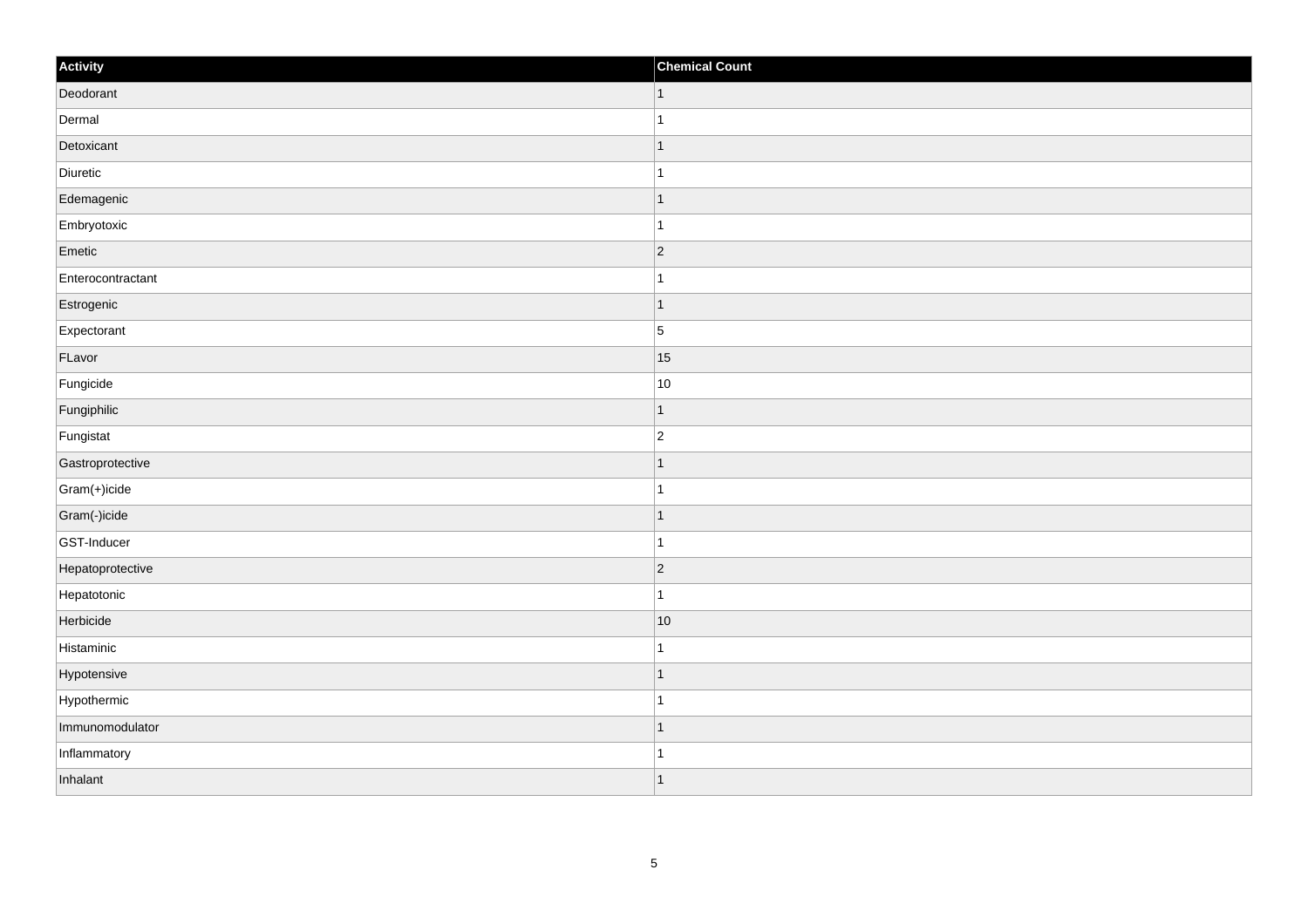| Activity                          | <b>Chemical Count</b> |
|-----------------------------------|-----------------------|
| Insect-Repellent                  | $\vert$ 1             |
| Insecticide                       | $\vert$ 5             |
| Insectifuge                       | 13                    |
| Insectiphile                      | $ 3\rangle$           |
| Interleukin-6-Inhibitor           | $\overline{2}$        |
| Irritant                          | $ 10\rangle$          |
| Laxative                          | $\overline{c}$        |
| Lipolytic                         | $\mathbf 1$           |
| Mosquitofuge                      | 1                     |
| Motor-Depressant                  | $ 2\rangle$           |
| Mycobactericide                   | $\mathbf{1}$          |
| Myorelaxant                       | $\overline{4}$        |
| Nematicide                        | $\overline{7}$        |
| Neurogenic                        | $\mathbf 1$           |
| Neurotoxic                        | -1                    |
| NO-Genic                          | $\vert$ 1             |
| Ornithine-Decarboxylase-Inhibitor | $\mathbf{1}$          |
| Ozone-Scavenger                   | $\vert$ 1             |
| P450-2B1-Inhibitor                | $ 2\rangle$           |
| P450-Inducer                      | 3                     |
| Pediculicide                      | $\mathbf{1}$          |
| Perfume                           | $\vert$ 1             |
| Perfumery                         | 19                    |
| Peristaltic                       | $\mathbf{1}$          |
| Pesticide                         | 22                    |
| Photosensitizer                   | 1                     |
| Renoirritant                      | $\vert$ 1             |